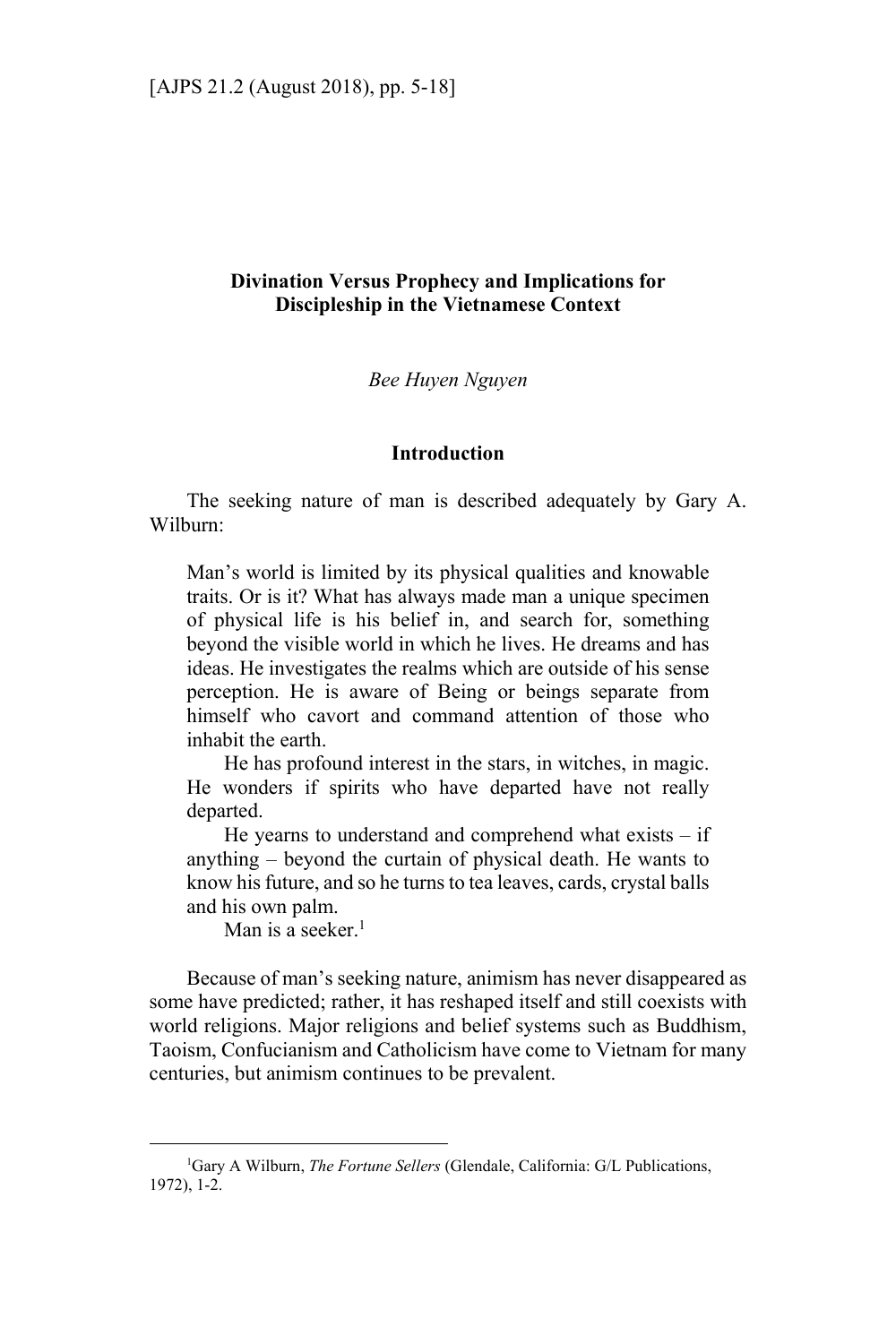Pentecostalism is said to share the same beliefs as animistic cultures, namely, the spirit world. Both believe in the existence of spiritual beings and their activities which influence human beings. In effect, both practice the casting out of demons, healing, and revelation or discerning the divine will (divination/prophecy). These worldview parallels have become factors contributing to the impressive growth of Pentecostalism in animistic contexts in the last decades.<sup>2</sup> Vietnam is no exception. These parallels, however, have posed some challenges for Pentecostal ministers helping new converts in animistic contexts to experience a transformation at the worldview level according to biblical teaching. During the persecution of the Vietnamese church in the past, the gift of prophecy was operated to protect the church from danger. It soon, however, veered towards abuse and misuse, turning it into predicting the future for daily life issues such as: dating, marriage, business or schooling. Therefore, in order to effectively minister in animistic contexts such as Vietnam, among these parallels I would like to examine in the following pages are the concepts of divination and prophecy. I will then present the implications of these concepts and biblical teaching for the discipleship process of new converts in the Vietnamese context.

#### **Definition**

#### What is Divination?

Divination, in a general sense, is the attempt to discern the divine will or gain supernatural knowledge, especially knowledge of the future, through various devices.<sup>3</sup> Sometimes it is considered as "a pagan counterpart of prophecy."4 Alternatively, divination is "the practice of consulting beings (divine, human, or departed) or things (by observing objects or actions) in the attempt to gain information about the future and such other matters as are removed from normal knowledge."<sup>5</sup> In this general definition, divination may range from obtaining wisdom for wisdom's sake to practicing things detestable to God.

For a more specific definition, divination, which plays a critical role in folk religions, refers to "the foretelling of the future using such means as astrology, augury and auspice. In principle the future course of events

<sup>2</sup> Donald E. Miller and Tetsunao Yamamori, *Global Pentecostalism: The New Face of Christian Social Engagement* (California: University of California Press, 2007), 24. 3

Katharine Doob Sakenfeld, ed., *The New Interpreter's Dictionary of the Bible*, Vol. 2, *D-H* (Nashville, Abingdon Press, 2009), 143. 4

Merrill F. Unger, ed., *The New UNGER'S Bible Dictionary* (Chicago, Moody Press, 1957), 312.

Merrill C. Tenney, ed., *The Zondervan Encyclopedia of the Bible*, Vol. 2, *D-G* (Grand Rapids, Michigan: Zondervan, 2009), 163.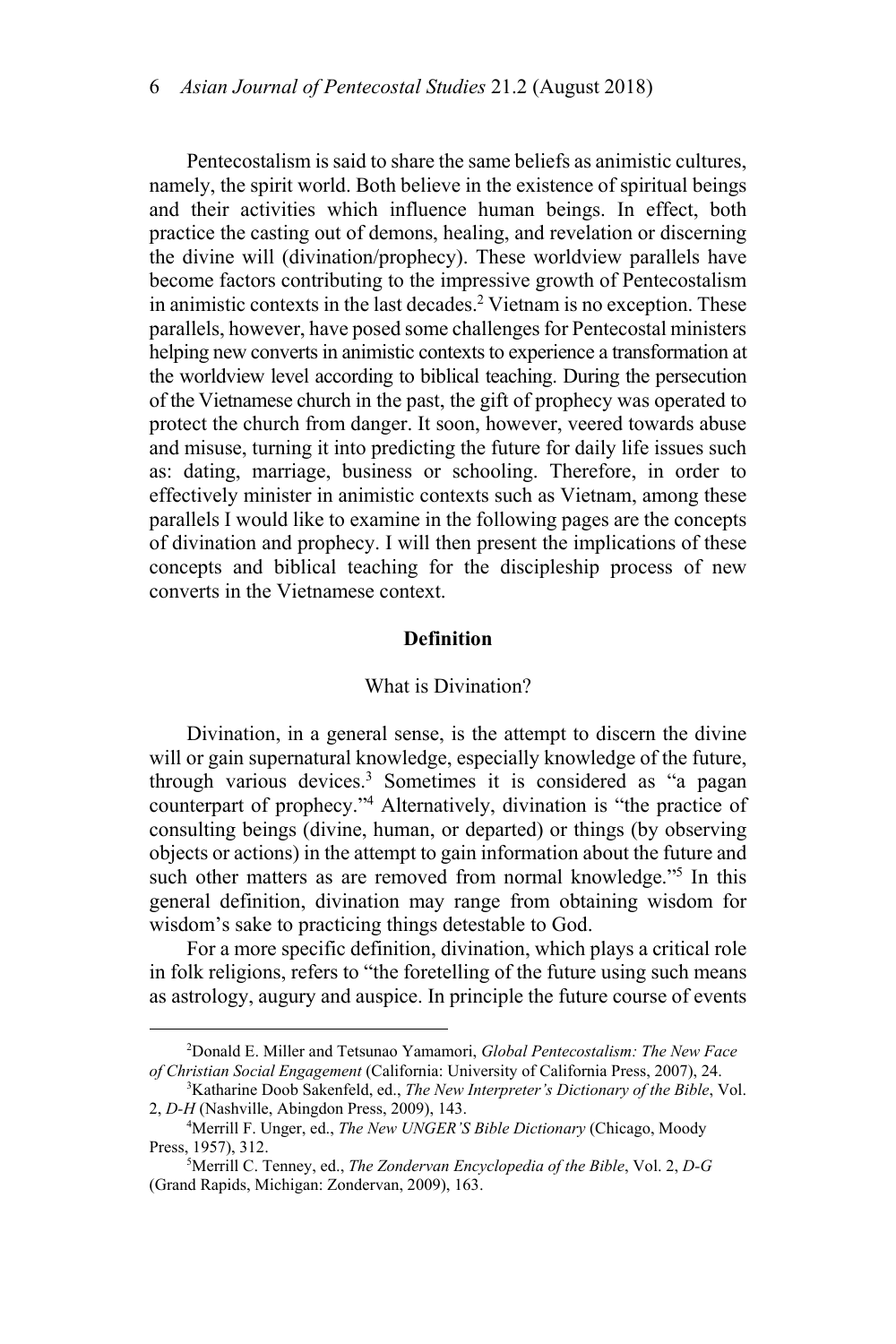is read from patterns found in the stars, the entrails of animals and such things as the way bones or sticks fall when thrown."6

### What is Prophecy?

The word "prophecy" (προφητεία in Greek) derives from the verb "prophesy." προφητεία occurs 19 times in the New Testament, has the meaning of "prophecy, prophesying; the gift of communicating and enforcing revealed truth."<sup>7</sup>

The prophet is the person who performs the prophetic function. Nowadays, people tend to focus on the predictive aspect of prophetic word; a careful examination of the activities of the prophets informs that the nature of prophecy is not exclusively predictive. The prophet at times functions as God's mediator proclaiming God's (oral or written) words or acting God's message; other times he functions as one whose mission is to keep watch over God's people. In particular, apart from the Hebrew word ביאִ נ " ָ *nabi*" ("prophet"), we have other alternative titles for a prophet in the Old Testament such as: seer (Samuel), man of God (Elisha), servant of God (Amos, Jesus), messenger of Yahweh (Haggai), and watchman (Habakkuk, Ezekiel).8 Therefore, prophecy is God's message, not the prophet's message or general knowledge, which is often spontaneously given to the prophets―his spokesmen―through direct revelation. In this, prophecy is distinct from a minister's sermon or teaching. Moreover, some prophecy is preserved for the future, which the prophets may not fully understand. Prophecy reflects a personal God who desires to communicate to his people about who he is, what his will is and what he expects from men.

### **Historical and Biblical Background**

"It is likely that through all levels of ancient society there was a brisk interest in obtaining knowledge of the immediate future," states Harry A. Hoffner.<sup>9</sup> The interest in gaining divine knowledge was prevalent in the ancient world (for both royal and non-royal people) and is prevalent still today. While the God of the Bible chooses his own methods (prophets, dreams, the Urim/Thummim-Ephod) to communicate to his

<sup>6</sup> Irving Hexham, *Concise Dictionary of Religion* (Downers Gove, Illinois: InterVarsity Press, 1993), 65. 7

<sup>&</sup>lt;sup>7</sup>Biblehub, accessed October 9, 2017, http://biblehub.com/greek/4394.htm.

Willem A. VanGemeren, ed., *New International Dictionary of Old Testament Theology and Exegesis*, Vol 4 (Grand Rapids, Michigan: Zondervan, 1997), 1068. 9

<sup>&</sup>lt;sup>9</sup>Harry A. Hoffner, "Ancient Views of Prophecy and Fulfillment: Mesopotamia and Asia Minor," *Journal of the Evangelical Theological Society* 30, no. 3 (September 1987), 258.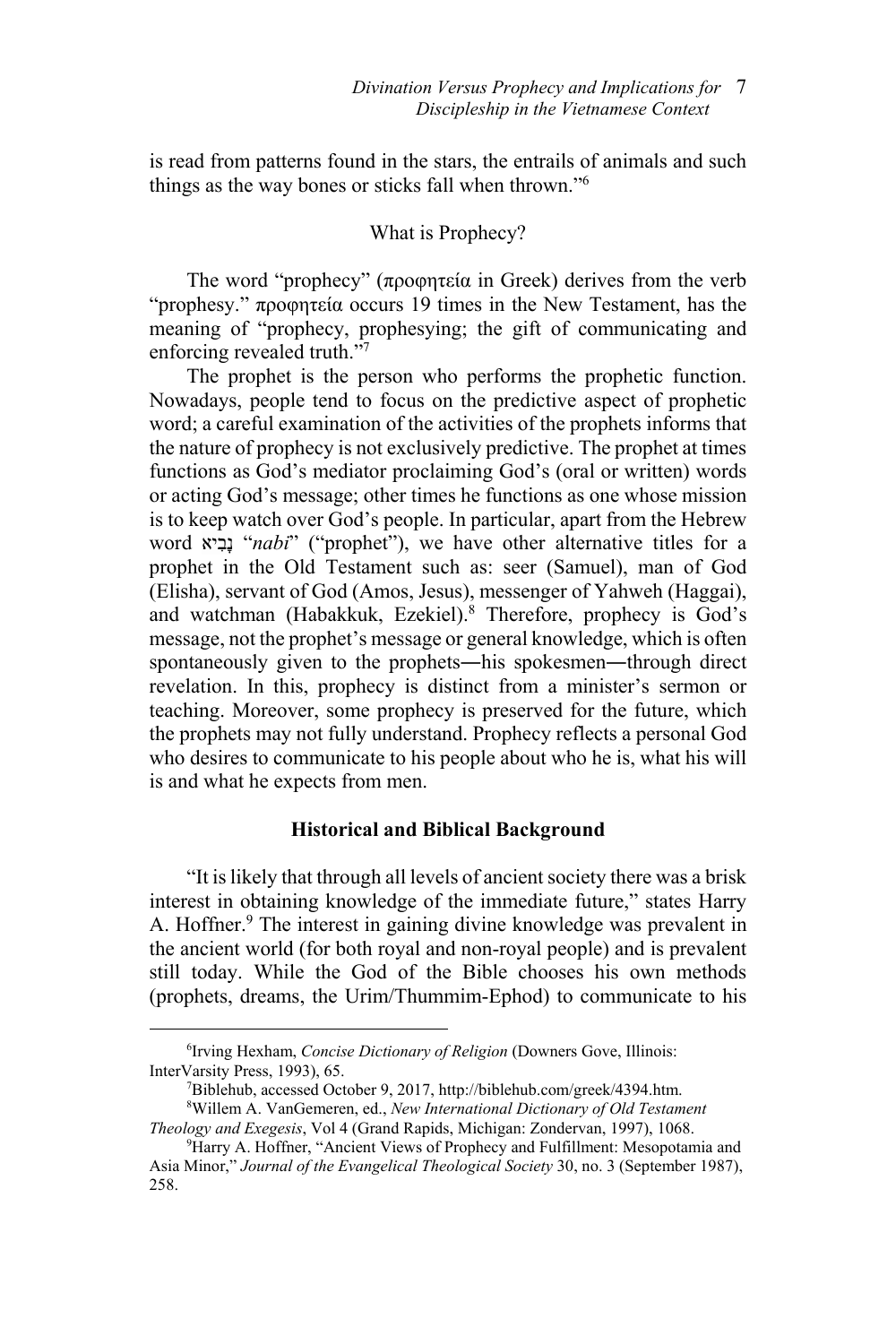people and for his people to discern his will, people without the God of the Bible seek supernatural secrets through divination.

### Divination

Along with magic, divination was practiced in the early times of human history and plays an important role in the daily life of many cultures. In many countries in the ancient world, divination received both social and political support. The biblical writings testify to the presence of divination practices in the promised land and the Ancient Near East. Before his people possessed the land of the nations of Canaan, God warned His them of their divination: "the nations you will dispossess listen to those who practice sorcery or divination" (Deuteronomy 18:14).

 There are many occurrences of divination in the Bible, both within and outside Israel. One of the earliest instances of divination is recorded in Genesis when Laban claimed to use divination to find out why he was blessed (Genesis 30:27). Joseph's ability to interpret dreams lifted him up to the position second to Pharaoh. Additionally, he may have learned to do divination by water with his silver cup in Egypt (Genesis  $44:1-5$ ).<sup>10</sup> Years later in Egypt, after seeing Moses and Aaron performing miracles, the Egyptian magicians tried to imitate the miracles with their magic (Exodus 7:8-13; 8:7-18) even though they could only imitate them up until the second plague.

Deuteronomy 18:9-12 makes it clear that practices such as divination, sorcery and omen interpretation are "detestable" before God. However, there are at least three methods of divination (though the Bible does not call them divination methods) acceptable before Him, which are dreams, prophets, and the Urim/Thummim―Ephod.

The attitude against divination, sorcery, etc. was repeated in the New Testament. The girl who had "the spirit of divination," Simon the sorcerer, and Elymas the sorcerer are antagonists (Acts 8:9-13; 13: 8; 16:16-18).

### Prophecy

Prophecy in the Bible is not limited to the prophetic literature. Its root can be traced back to the beginning of God's saving plan.<sup>11</sup> The Protevangel in Genesis 3:14-15 reveals His divine intention to bring about a Redeemer for the world. Enoch, Noah, and Moses all uttered divine messages.

<sup>&</sup>lt;sup>10</sup>Merrill C. Tenney, Vol. 2, 164.

<sup>&</sup>lt;sup>11</sup>Merrill F. Unger, 1040.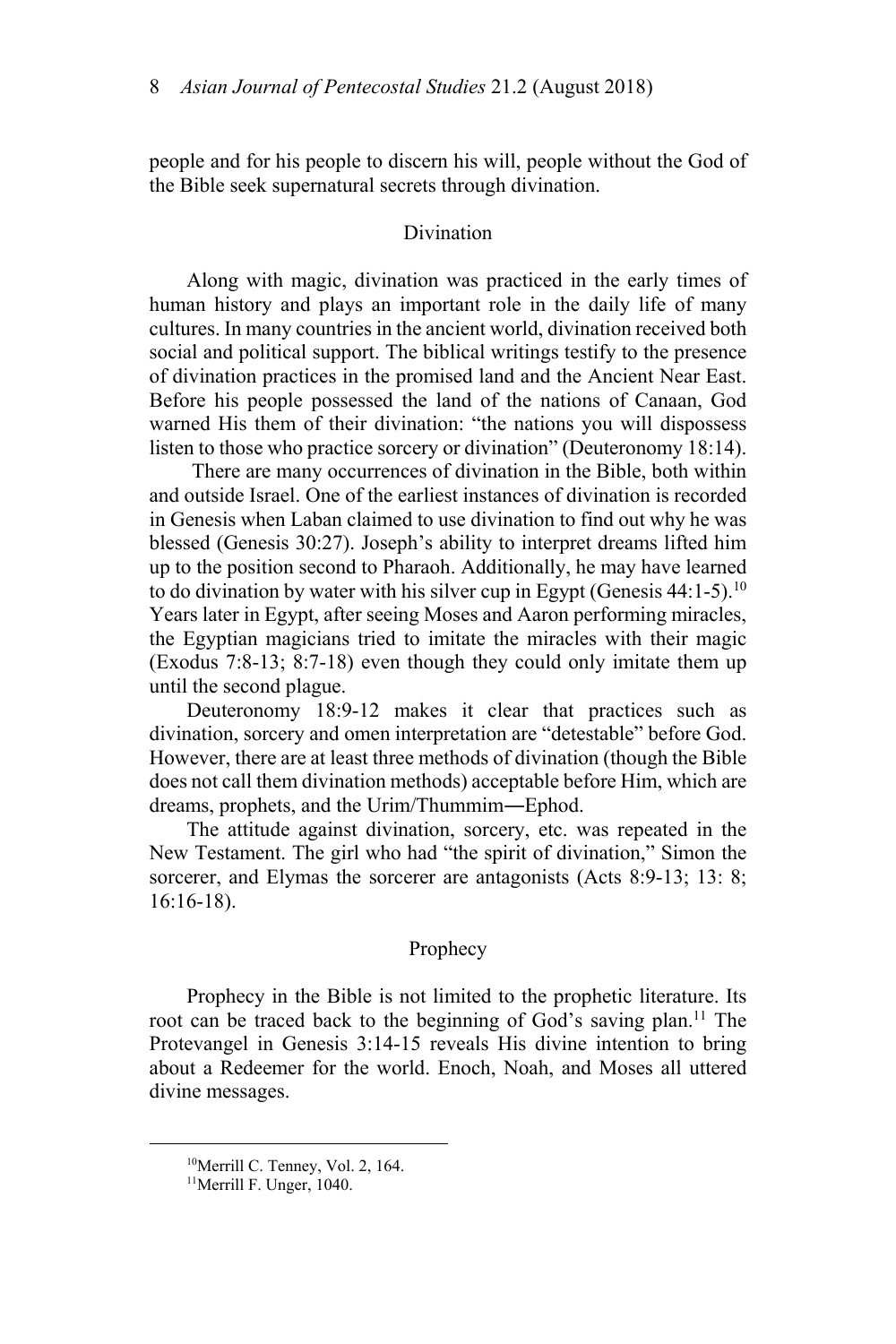The Israelites thought that they would die if God spoke directly to them in the wilderness. In other words, they dared not hear from God themselves (Exodus 20:19, Deuteronomy 18:16). As a result, God promised to speak to His people through the prophets whom He would raise up (Deuteronomy 18:17-22). This probably explains to some extent why prophecy is widely emphasized in the Bible. Later on, the literal form of prophecy reached its heights during the ministries of Isaiah and Jeremiah. The end of the Old Testament closes with Malachi's prophecy of the coming Elijah.

The continuation of prophecy in Israel during the first century provides a backdrop for the expectations of the coming Messiah: Jesus Christ, the greatest of all prophets. The term "prophet" was applied to Jesus in Matthew 13:57 and John 4:19. He was the spokesman of God and is God himself. His life and ministry exposed sin, bringing sinners to repentance and faith, revealing the nature of God, comforting those who came to Him, predicting future events (for example, the fall of Jerusalem, the outpouring of the Holy Spirit, the second coming, etc.) and assuring believers of their glorious future.

In the New Testament's new period of revelation, believers are now the children of God. The Holy Spirit, who permanently indwells in the life of the believers, testifies to this adoption of sonship (Romans 8:15) so believers do not live in fear, but in power and love (2 Timothy 1:7). Accordingly, God can speak directly to believers and believers can boldly hear from Him (Hebrews 4:16). In other words, it is possible for all believers to prophesy in the New Testament (1 Corinthians 14:1, 31). New Testament believers now operate with the gift of prophecy in the context of the church, in harmony with other gifts of the Spirit, to affirm the work of Christ on the cross, build up and edify the Body of Christ, and bring about the conversion of unbelievers (1 Corinthians 14:3-4, 24- 25). Consequently, prophecy does not proclaim judgment in the Old Testament manner because "there is now no condemnation for those who are in Christ Jesus" (Romans 8:1).

# A Comparison and Contrast of Biblical Divination and Prophecy in the Bible and in Vietnamese Culture

As shown in the definition and the background of divination and prophecy, divination and prophecy have much in common in the sense that they are means of discerning the divine will, although in having access into supernatural knowledge to provide answers and solutions to human needs they are clearly distinct.

The first distinction lies in the divine origination of prophecy. Divination in general focuses on human techniques while prophecy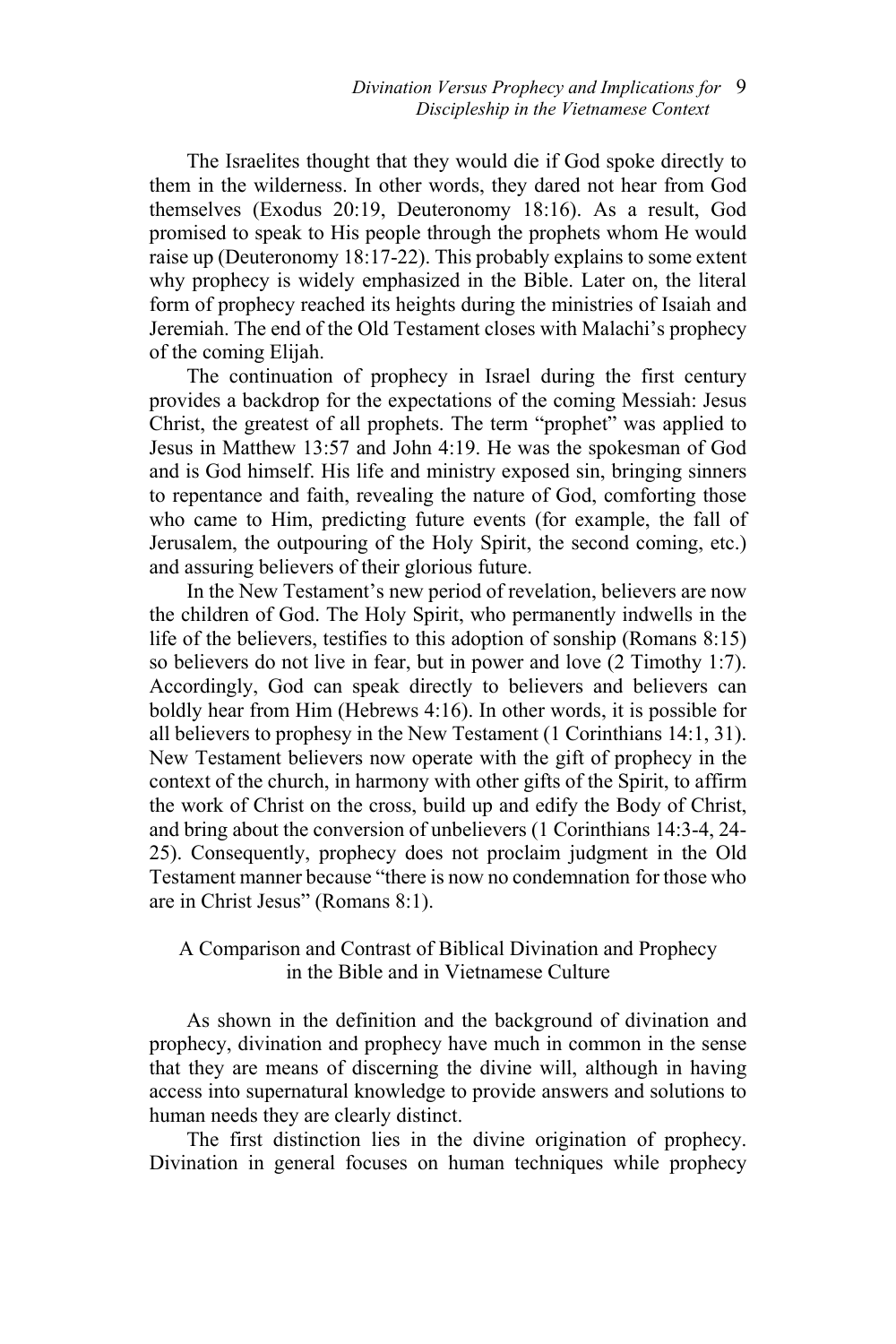focuses on God's direct revelation.<sup>12</sup> Those who use divination are not concerned about the source as much as about the type of knowledge they get from it and how effective the divination method is. The source of divination derives from spiritual beings in the spirit world, who are willing to reveal secret knowledge to diviners with some conditions. Prophecy in the Bible, on the other hand, has great emphasis on its source―the Lord himself. God is the one who initiates the message. God can speak through dreams, visions, and signs or through the Urim/Thummim―Ephod. God can use godly and obedient people such as Moses, Joshua, Isaiah or Jeremiah; He can also use an erroneous, disobedient or stubborn person (Balaam, Jonah, even King Saul could prophesy in 1 Samuel 10:6) to speak forth truthfully His message as in the words of Balaam: "I can't say whatever I please. I must speak only what God puts in my mouth" (Numbers 22:38). Therefore, it is the source of prophecy―the Lord Himself―who authenticates prophets, the methods of communication and the entrusted messages.

Secondly, while the character of diviners is of little concern compared to the effectiveness of their skills, intermediaries between God and the people, the prophets, are notable because of their character traits and inner spirituality. Ernest B. Gentile gives five categories of the prophets' character traits, namely: devoted―loyal, committed― obedient―humble, holy―prayerful―compassionate, daring―bold― faith-filled, and studious—patriotic.<sup>13</sup> Although the character of the prophets can be diverse, one common trait is that they are Spirit-filled people. In the New Testament, when believers were filled with the Holy Spirit, they prophesied. In addition, they cherished their intimate relationship with God, who established and sent them out. Distinctively, their personality and consciousness remained intact when God gave them prophetic words, be it through a dream, a vision, or an audible voice. They might feel weak and afraid (Daniel, John), or unworthy (Isaiah, Jeremiah, Zechariah) in His presence; yet, the fear was gone after God assured them. In the same way, people with the gift of prophecy are Spirit-filled and true worshippers of Jesus.

Furthermore, God can use any believer to prophesy for Him and thus prophecy is a gift at God's disposal. Diviners in Vietnam are regarded as wise and knowledgeable intermediaries, yet, they have to perform certain kinds of ritual or work themselves up to ecstatic states in order to receive an impartation of divine information. For example, fortune-tellers learn skills in reading and interpreting signs. Possession diviners are totally controlled by spirits, losing their consciousness in order to be mediums

<sup>&</sup>lt;sup>12</sup>Sakenfeld, Vol. 2, 143.

<sup>13</sup>Ernest B. Gentile, *Your Sons and Daughters Shall Prophesy: Prophetic Gifts in Ministry Today* (Grand Rapids, Michigan: Chosen Books, 1999), 68.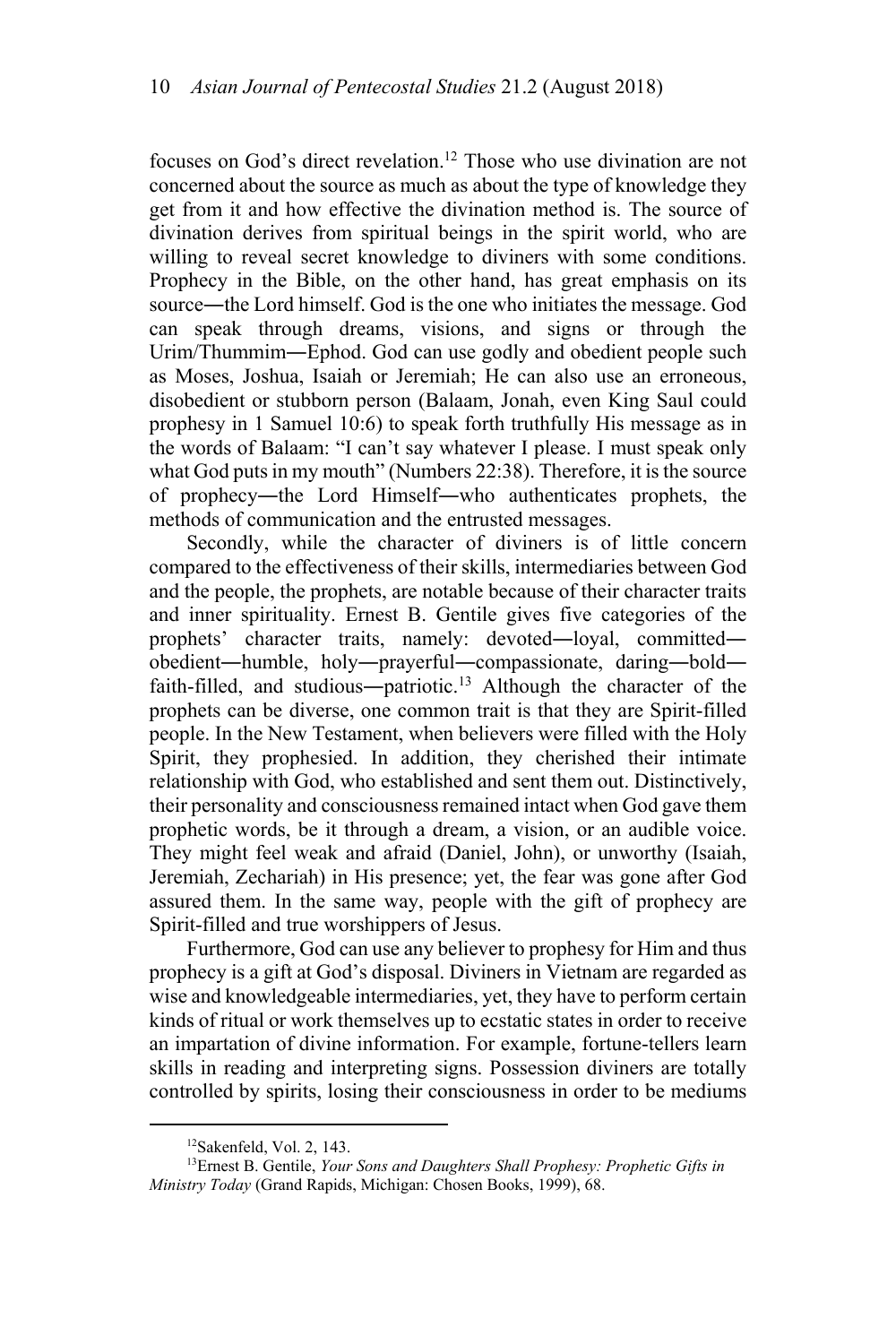through whom the spirits speak. Diviners also charge fees for their knowledge or expertise and may require sacrifices to appease spirits (as is the case of possession divination).

In addition, while diviners often claim to be all-knowing humans who know how to retrieve answers to human questions from the spiritual world, prophets never claim to understand the mind of God at any time. The Bible records incidents where prophets have made inaccurate guesses. For instance, at first Samuel did not expect David would replace Saul as King (1 Samuel 16:6-13) and Nathan supposed that David would be the builder of God's temple (2 Samuel 7:3-16).

Finally, the meaning and purpose of prophecy is not so much to give people what they want as it is to fulfill God's purpose, that is, to build up the church. During the persecution period, Vietnamese Christians experienced an outpouring of the Holy Spirit where the gift of prophecy was manifested through leaders and church members to protect the church. On occasion, God used the gift of prophecy to warn the church of the danger of persecution from the police and to send His people to another place before the police came to seize them. In contrast, divination is concerned about human will, giving people what they want, on many occasions, out of wrong motives.

# **Divination in the Vietnamese Context**

While Vietnamese divination beliefs include the whole range of practices found elsewhere, the most popular divination belief and practice is a combination of astrology and heremology (divining on the basis of the calendar). For example, a Catholic may consult a diviner to make sure he/she has the opening ceremony for his shop on a proper day and hour. A Buddhist, who believes that the year of the Rooster (2017) is not a favorable year may try to do more good works to eliminate or minimize the bad luck predicted by an unfavorable year. Consequently, he may participate in some Taoist rituals. Or, an atheist may believe that his relationship with his girlfriend cannot lead to a happy marriage because of the astrological-mystical disaffinity based on their birth years. These customs and beliefs apparently hinder Vietnamese Christian converts in their process of transformation by the gospel of Jesus Christ.

Many Vietnamese believe that there are auspicious days/hours and un-auspicious days/hours on the lunar calendar, which was formulated based on regularly changing phases of the moon similar to Chinese calendar of "sexagenary cycle."14

<sup>14</sup>Anh Q. Tran, ed. and trans., *Gods, Heroes, And Ancestors: An Interreligious Encounter in Eighteen-Century Vietnam* (Oxford University Press, 2017), 261.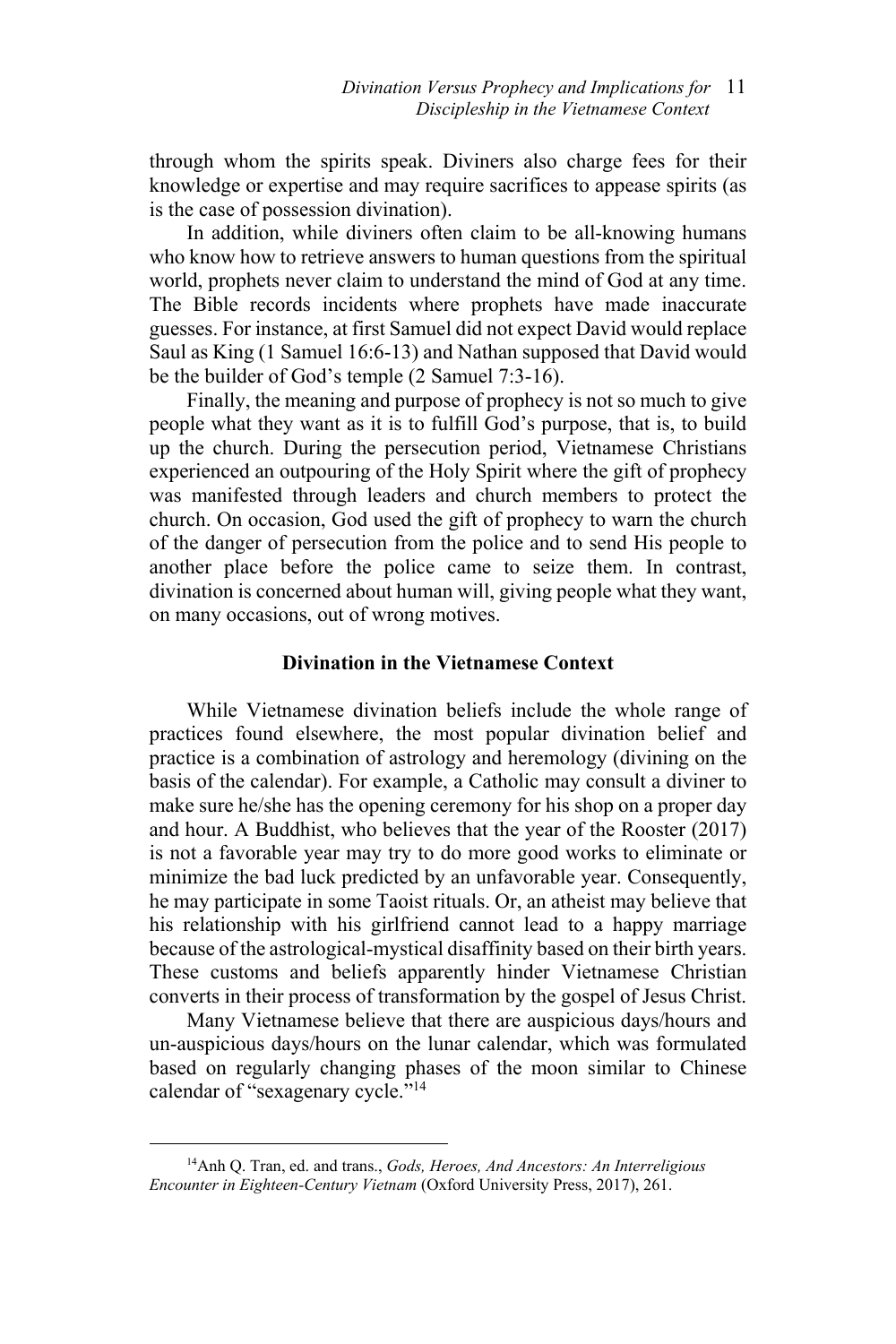As a result, during the New Year Festival, a Catholic Vietnamese may go to church to pray to God for a good year ahead and also go to a diviner to try to deduce what is awaiting him or her in the new year. A middle-class Buddhist may invite a Buddhist monk to conduct Taoist rituals to ward off bad luck for the whole family in the new year. Meanwhile, Vietnamese from poorer families or from an ancestor worship background buy the "book of fate" for that year for each member in the family at any Buddhist temple or bookstore. Based on what is written, they plan and undertake significant events such as travelling, moving houses or getting married. If bad luck (sickness or a financial loss) is predicted, they would consult a diviner to undertake a certain kind of ritual to "relieve a bad luck."

In summary, these practices in the Vietnamese context reflect level two of animism where "animism has significant effect on the religions practiced."15 Partly because of the religious syncretic background of Vietnam, Neil L. Jamieson commented: "Over many centuries, Taoism, Buddhism, and Confucianism had become intertwined, simplified, and Vietnamized to constitute―along with vestiges of earlier animistic beliefs―a Vietnamese folk religion shared to some extent by all Vietnamese."16

As can be seen, Vietnamese worldview has been shaped by the blending of spiritual cults of venerating "creation" (such as sun, moon, mountains, rocks, rivers, ancestors, heroes, wandering souls, etc.) and Confucian ethics, the Buddhist view of life/afterlife, and magical practices of rites and rituals in Taoism.17

The abovementioned divination practices express, at the worldview level, the belief in the influence of the natural world and the spiritual world upon human life and fate. So, for example, the deceased (in the *yin* realm) act upon the living world (the *yang* realm), stars and changes of natural elements influence human characteristics and relationships and animal characteristics mirror human characteristics. These practices reveal a desire to live in harmony with the forces of the universe in order to minimize, through performing rites and rituals, the bad luck and suffering inherent in human life.

<sup>15</sup>Philip Steyne, *Gods of Power: A Study of the Beliefs and Practices of Animists*  (Columbia, South Carolina: Impact International Foundation, 1996), 46. 16Neil L. Jamieson, *Understanding Vietnam* (London: University of California

Press, 1993), 11.<br><sup>17</sup>Anh O. Tran, 2-3.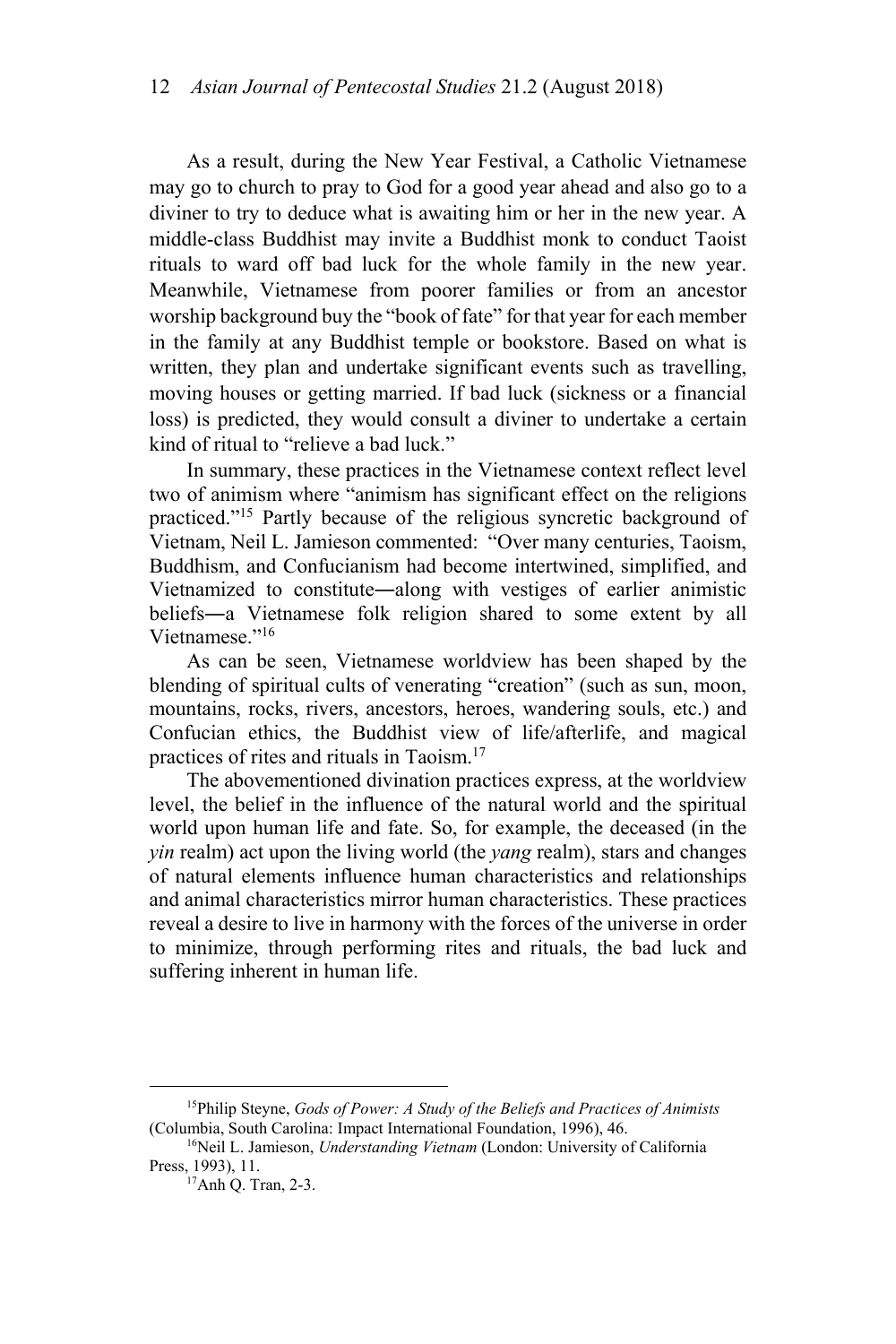### **Implications for Discipleship**

When the Vietnamese accept the Gospel of Jesus Christ, their view on truth is challenged because "the teaching that one religion exclusively owns the 'truth' is a foreign and generally unaccepted concept to the Vietnamese."18 To the mixture of religions mentioned earlier, Vietnam has added communist ideology which holds to evolution theory. This added dimension to the traditional Vietnamese belief systems promotes the belief that there is no Supreme Being to whom human beings are accountable and must worship.

For this reason, it is possible that new Vietnamese converts may add and adapt biblical teachings into their current belief system. Specifically, a Vietnamese who had practiced divination (by astrological heremology) would give great attention to the biblical prophetic gift in the body of Christ as the answer for his or her future. Moreover, the inclination to power may prompt a new believer to focus on spiritual gifts (prophecy) rather than develop spiritual fruit (love) (1 Corinthians 13:2).

Because of the Vietnamese worldview issues for new converts outlined above, I would suggest that the process of discipling a new Vietnamese convert should highlight the theology of creation and the work of Christ as follows.

The theology of creation reveals that there is only one true God, the Supreme Being, who created angels, humans and the natural world with an order, in which human being was directly created in the image of God lower than the angels (Genesis 1:28, Psalm 8:5). God is the source of all good things; He is distinct from and yet involved in His creation.<sup>19</sup> Thus, human beings are responsible before God as His handiwork (to worship Him) and stewards (to manage God's work). These responsibilities shape human destiny, not natural forces of the universe at the time of birth. Even the spirits (who are in fact, fallen angels) were created. Though higher than human beings (Psalms 8:5), they have limited power and will face judgment one day  $(1 \text{ Corinthians } 6:3)$ .<sup>20</sup> Moreover, after the Fall, the human race has stood condemned before God, except those who are redeemed by Christ. Vietnamese believers should no longer try to live in harmony with natural forces as a means to attract good luck and fortune. Instead, they need to be united with Christ, who is the reconciler between

<sup>18</sup>Victor L. Oliver, *Caodai Spiritism: A Study of Religion in Vietnamese Society*  (Leiden, Netherlands: E. J. Brill, 1976), 25.<br><sup>19</sup>Wayne Grudem, *Systematic Theology: An Introduction to Biblical Doctrines* 

<sup>(</sup>Grand Rapids, Michigan: Zondervan, 1994), 267-271. 20Ibid., 412-415.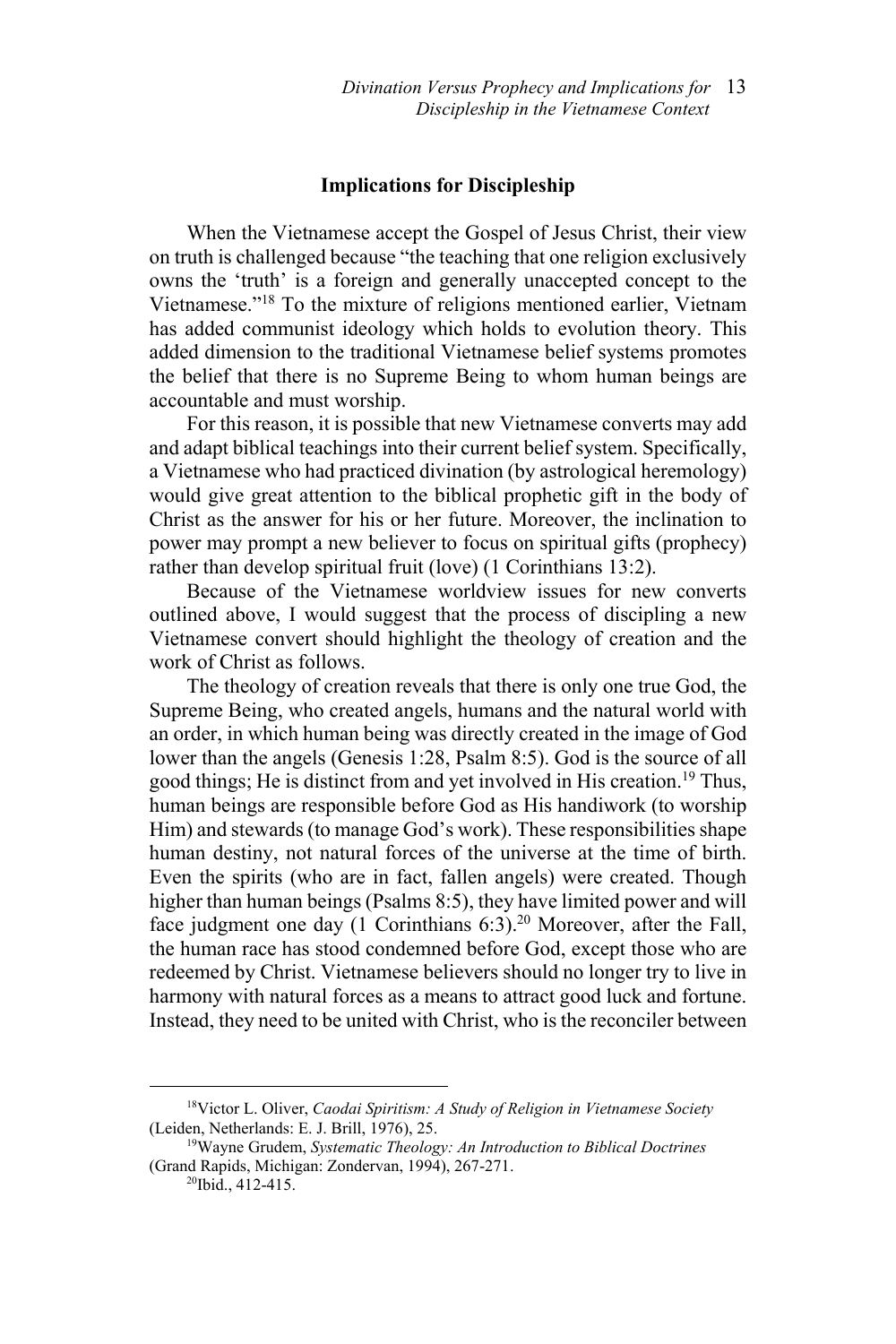God and man and between man and man, who is the source of all blessings (Ephesians 1:3).

Now, believers have a new life and position in Christ, as children of God―the object of God's love, not His wrath, since the Holy Spirit continually testifies to this adoption of sonship (Romans 8:15). This new life includes "the transfer of dominions," "incorporation into Christ," "access to divine power," "living an ethical life" and "mission."<sup>21</sup>

Being transferred to a new dominion, the Kingdom of God, believers are now under the rule and reign of Christ—the King who appeared "to destroy the devil's work" (1 John 3:8) while in the kingdom of the world, Satan has blinded people's minds (Ephesians 2:2; 2 Corinthians 4:4). Believers must choose which side they belong to. If believers accept Christ's reign and rule, they have to acknowledge His supremacy in all things, even their lives, and live accordingly. Believers no longer try to manipulate the divine to serve human needs as in their old animistic practices. They are not expected to know everything in the future, but to know Christ, who holds their future and trust His plan for their lives. It is true that sometimes God chooses to reveal to believers a glimpse into the future through the gift of prophecy. His total dealings with the believers' life not only works through prophecy because all prophecy "reveals only part of the whole picture" (1 Corinthians 13:9). Chasing after prophecy for guidance or looking to a prophet more than focusing on the Bible are signs of divination. Saul's mistake should be a solemn warning for such practice (1 Samuel 28: 3-25).

Moreover, although believers have access to the power of the Holy Spirit, the new life in Christ calls believers to live a life of righteousness, imitating Christ and remaining in Him since they are held accountable before God for their thoughts/deeds and for what has been entrusted to them. This responsibility in handling spiritual gifts (especially the gift of prophecy) needs to be emphasized in the Vietnamese context in order to build up others and the church as a whole (1 Corinthians 14:12). Spiritual gifts should not be abused: "anything God has placed at man's disposal is subject to misuse."22 The purpose of the Holy Spirit's power is to both empower Christian service and bring about "internal transformation" in the lives of believers.23 In other words, the power encounter must be

<sup>&</sup>lt;sup>21</sup>Clinton E. Arnold, *Power and Magic: The Concepts of Power in Ephesians* (Eugene, Oregon: Wipf and Stock Publishers, 1989), 134-145.

<sup>&</sup>lt;sup>22</sup>Glenn Foster, *The Purpose and Use of Prophecy: A New Testament Perspective* (Duduque, Iowa: Kendall/Hunt, 1988), 77.<br><sup>23</sup>Wonsuk Ma, "Tragedy of Spirit-Empowered Heroes: A Close Look at Samson

and Saul," *Spiritus* 2 (2017), 23, accessed November 03, 2017,

ttps://digitalshowcase.oru.edu/cgi/viewcontent.cgi?article=1009&context=spiritus.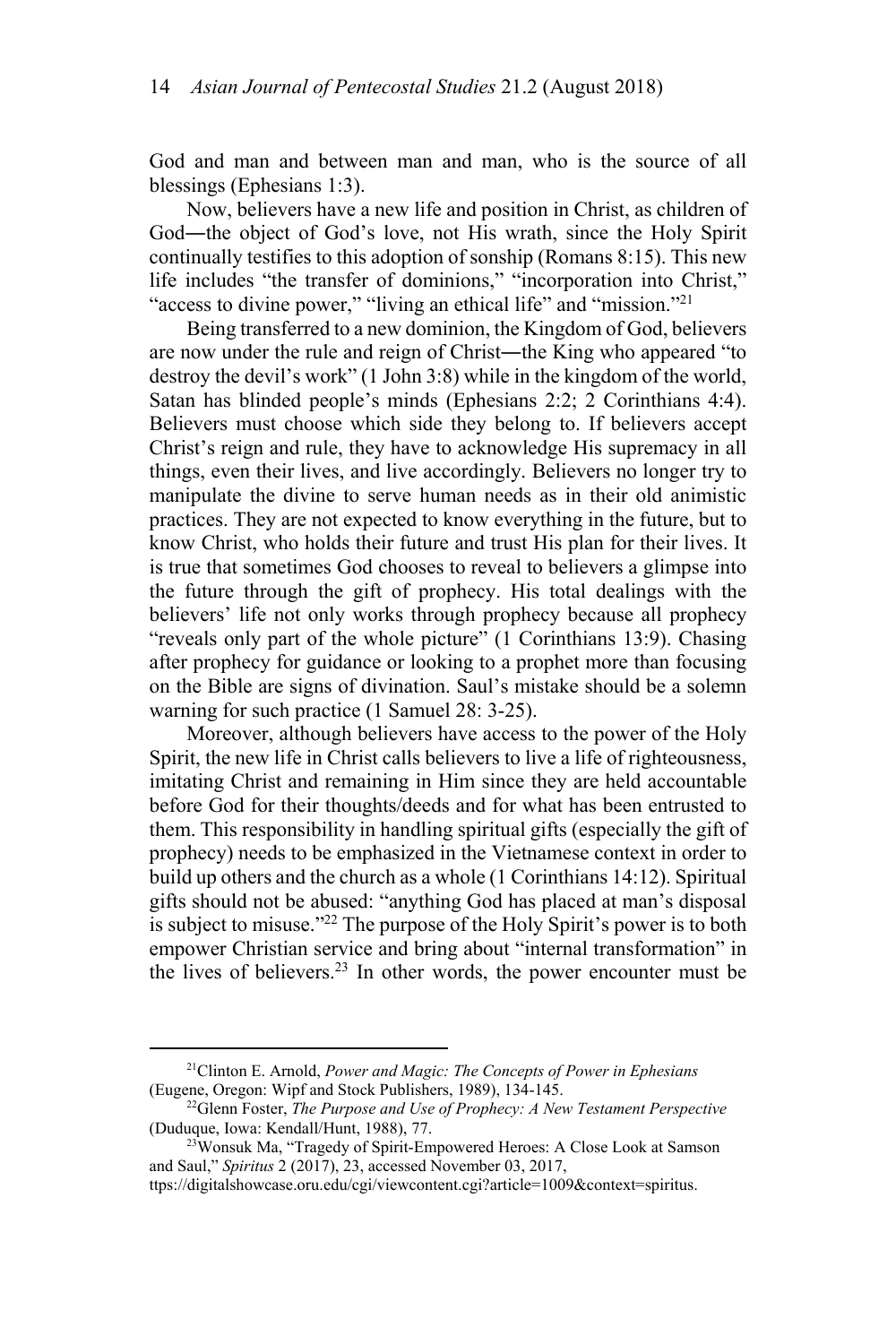followed by encounters of truth and love for Vietnamese believers to give full allegiance to Christ.24

Furthermore, Buddhism, which points to the reality of human suffering, has no clear explanation or solution for it. In order to minimize their suffering, Vietnamese people accumulate good deeds and practice divination to control their future. Believers with a new life in Christ need to have a new perspective on suffering. The Bible explains human suffering and death as consequences of sin and lack of "the glory of God" (Romans 3:23). The work of Christ does not eliminate suffering from human life in this age; this will happen in Christ's second coming. Rather, the work of Christ has given suffering a new meaning and purpose: "if indeed we share in his sufferings in order that we may also share in his glory" and "in all things God works for the good of those who love him, who have been called according to his purpose" (Romans 8:17, 28). Vietnamese believers need not to be afraid of suffering but look at it as an opportunity to identify with Christ and live a triumphant life. As Paul says:

If God is for us, who can be against us? He who did not spare his own Son, but gave him up for us all—how will he not also, along with him, graciously give us all things?

No, in all these things we are more than conquerors through him who loved us. For I am convinced that neither death nor life, neither angels nor demons, neither the present nor the future, nor any powers, neither height nor depth, nor anything else in all creation, will be able to separate us from the love of God that is in Christ Jesus our Lord.<sup>25</sup>

### **Conclusion**

In summary, the Great Commission calls for Christ's witnesses at the worldview level, not just at the behavioral level. A Vietnamese may attend church regularly, praying and reading the Bible every day and yet consult diviners at the New Year festival. A true conversion must take place at the three levels of culture: "behavior and rituals, beliefs, and worldview."<sup>26</sup> Pentecostal ministers must aim at bringing people back to the embrace of Jesus, witnessing their transformation by the Spirit and the Word at the worldview level.

<sup>&</sup>lt;sup>24</sup>Dave Johnson, *Theology in Context: A Case Study in the Philippines* (Eugene, Oregon: Wipf & Stock, 2013), 176.

<sup>25</sup>Romans 8:31-32, 37-39.

<sup>26</sup>Paul G. Hiebert, *Transforming Worldviews: An Anthropological Understanding of How People Change* (Grand Rapids, Michigan: Baker Academic, 2009), 315.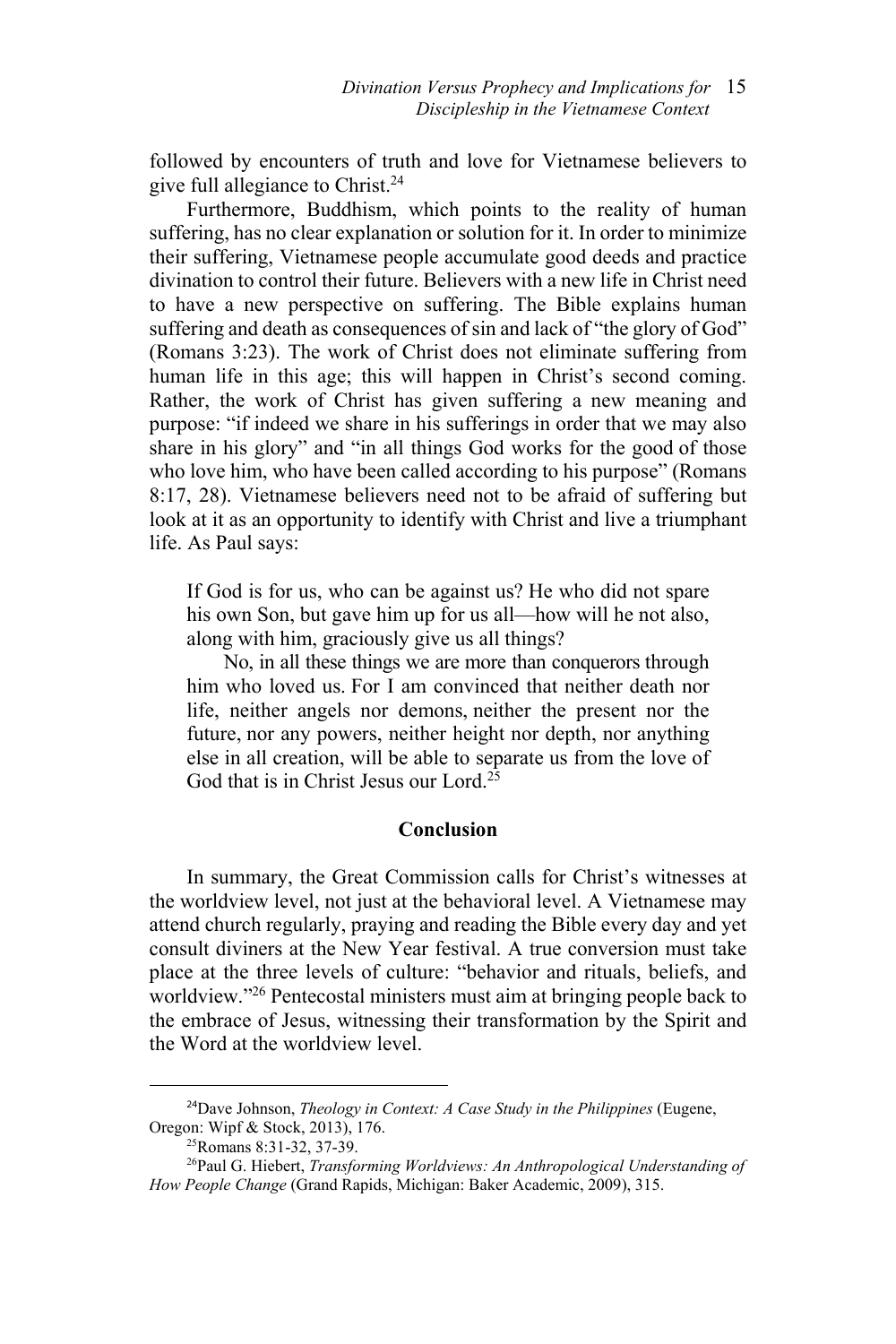Vietnam is an animistic culture, where Buddhism, Confucianism and Taoism are being practiced on the foundation of animistic beliefs. In order for Pentecostalism to win over the heart and mind of the Vietnamese, instead of being another "veneer" coming to terms with animistic thinking, $27$  the discipleship process should be designed in ways that deal with worldview issues. In particular, while encouraging believers to desire and practice the gift of prophecy (and other spiritual gifts), Pentecostal ministers should give room for error and address misuses and abuses in a manner that does not deter people to practice.

This means that given their animistic background, new Vietnamese believers may be open and eager to practice spiritual gifts, but they may manipulate them rather than use them for the edification and exhortation of the church. This highlights the importance of new converts experiencing an encounter of God's truth and love after a power encounter. Only when people are transformed at the worldview level do they give their full allegiance to God and, in turn, become the transforming agents in their communities and beyond for the implementation of the Great Commission.

#### **Bibliography**

- Arnold, Clinton E. *Power and Magic: The Concepts of Power in Ephesians.* Eugene, Oregon: Wipf and Stock Publishers, 1989.
- Biblehub. Accessed October 9, 2017. http://biblehub.com/greek/4394.htm.
- Chauvet, Claire. "Changing Spirit Identities: Rethinking the Four Palaces' Spirit Representations in Northern Vietnam." In *Engaging the Spirit World: Popular Beliefs and Practices in Modern Southeast Asia*. Editor, Kristen W. Endres and Andrea Lauser. New York: Berghahn Books, 2011.
- Cohen, Barbara and Huu Ngoc. "The Vietnamese Zodiac." *ThingsAsian*. Accessed October 30, 2017. http://thingsasian.com/ story/vietnamese-zodiac.
- Foster, Glenn. *The Purpose and Use of Prophecy: A New Testament Perspective.* Duduque, Iowa: Kendall/Hunt, 1988.
- Gentile, Ernest B. *Your Sons and Daughters Shall Prophesy: Prophetic Gifts in Ministry Today.* Grand Rapids, Michigan: Chosen Books, 1999.

<sup>&</sup>lt;sup>27</sup>Huu Ngoc, *Wandering through Vietnamese Culture* (Ha Noi: The Gioi Publishers, 2006), 948.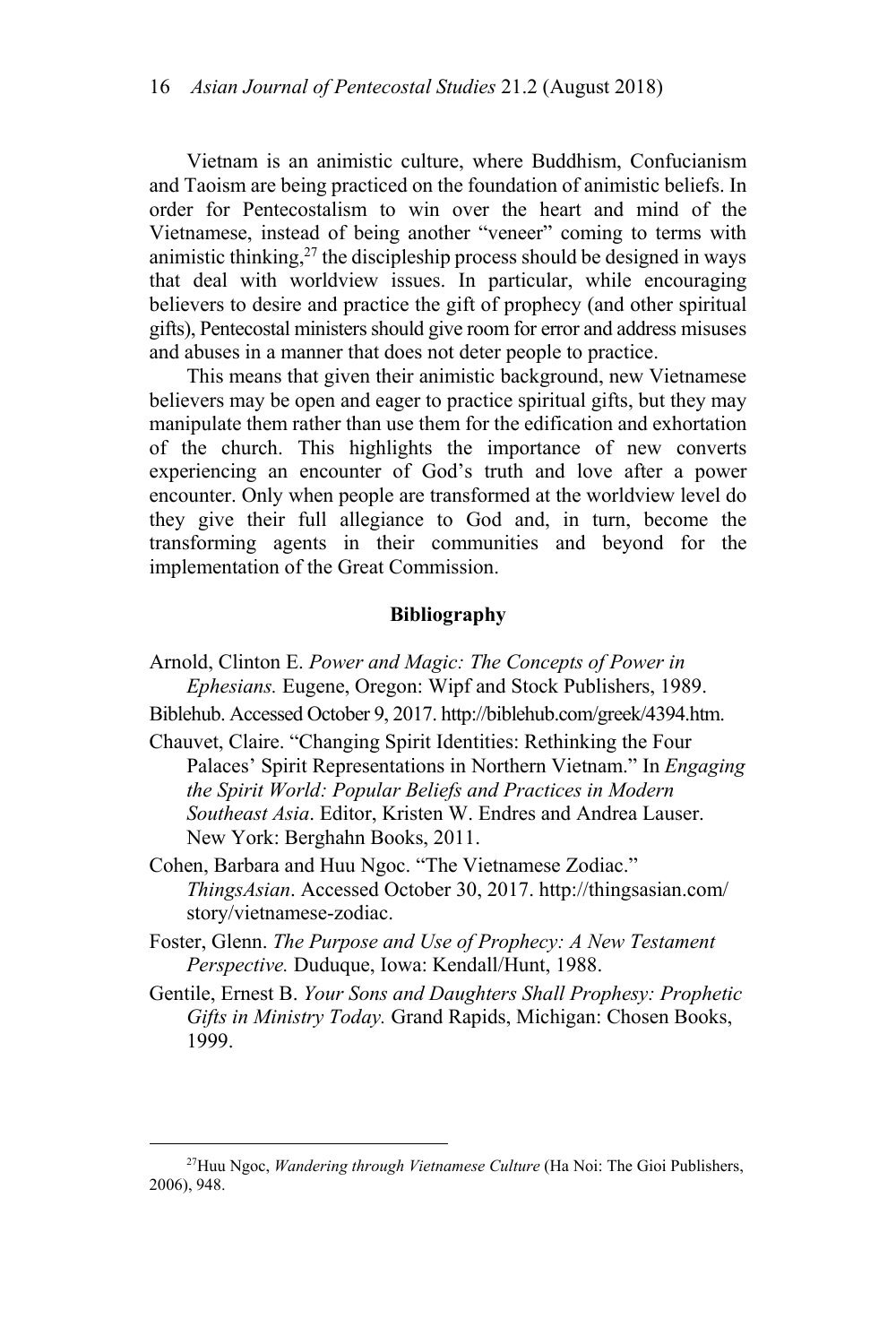- Grabbe, Lester L. *Priests, Prophets, Diviners, Sages: A Socio-Historical Study of Religious Specialists in Ancient Israel.* Valley Forge, Pennsylvania: Trinity Press, 1995.
- Grudem, Wayne. *Systematic Theology: An Introduction to Biblical Doctrines.* Grand Rapids, Michigan: Zondervan, 1994.
- Hexham, Irving. *Concise Dictionary of Religion.* Downers Gove, Illinois: InterVarsity Press, 1993.
- Hiebert, Paul G. *Transforming Worldviews: An Anthropological Understanding of How People Change.* Grand Rapids, Michigan: Baker Academic, 2009.
- Hoffner, Harry A. "Ancient Views of Prophecy and Fulfillment: Mesopotamia and Asia Minor." *Journal of the Evangelical Theological Society* 30, no. 3 (September 1987), 257-265.
- Huu Ngoc. *Wandering through Vietnamese Culture.* Ha Noi: The Gioi Publishers, 2006.
- Jamieson, Neil L. *Understanding Vietnam.* London: University of California Press, 1993.
- Johnson, Dave. *Theology in Context: A Case Study in the Philippines.*  Eugene, Oregon: Wipf & Stock, 2013.
- Kendall, Laurel. "Gods, Gifts, Markets, and Superstition." In *Engaging the Spirit World: Popular Beliefs and Practices in Modern Southeast Asia*. Editor, Kristen W. Endres and Andrea Lauser. New York: Berghahn Books, 2011.
- Ma, Wonsuk. "Tragedy of Spirit-Empowered Heroes: A Close Look at Samson and Saul." *Spiritus* 2 (2017), 23 – 38. Accessed November 03, 2017. https://digitalshowcase.oru.edu/cgi/viewcontent.cgi? article=1009&context=spiritus.
- Miller, Donald E. and Tetsunao Yamamori. *Global Pentecostalism: The New Face of Christian Social Engagement.* California: University of California Press, 2007.
- Oliver, Victor L. *Caodai Spiritism: A Study of Religion in Vietnamese Society.* Leiden, Netherlands: E. J. Brill, 1976.
- Sakenfeld, Katharine Doob, ed. *The New Interpreter's Dictionary of the Bible*. Vol. 2. *D-H*. Nashville, Abingdon Press, 2009.
- Slote, Walter H. and George A. De Vos, eds. *Confucianism and the Family.* New York: State University, 1998.
- Smith, Huston and Philip Novak. *Buddhism: A Concise Introduction.*  New York: HarperCollins, 2003.
- Steyne, Philip. *Gods of Power: A Study of the Beliefs and Practices of Animists.* Columbia, South Carolina: Impact International Foundation, 1996.